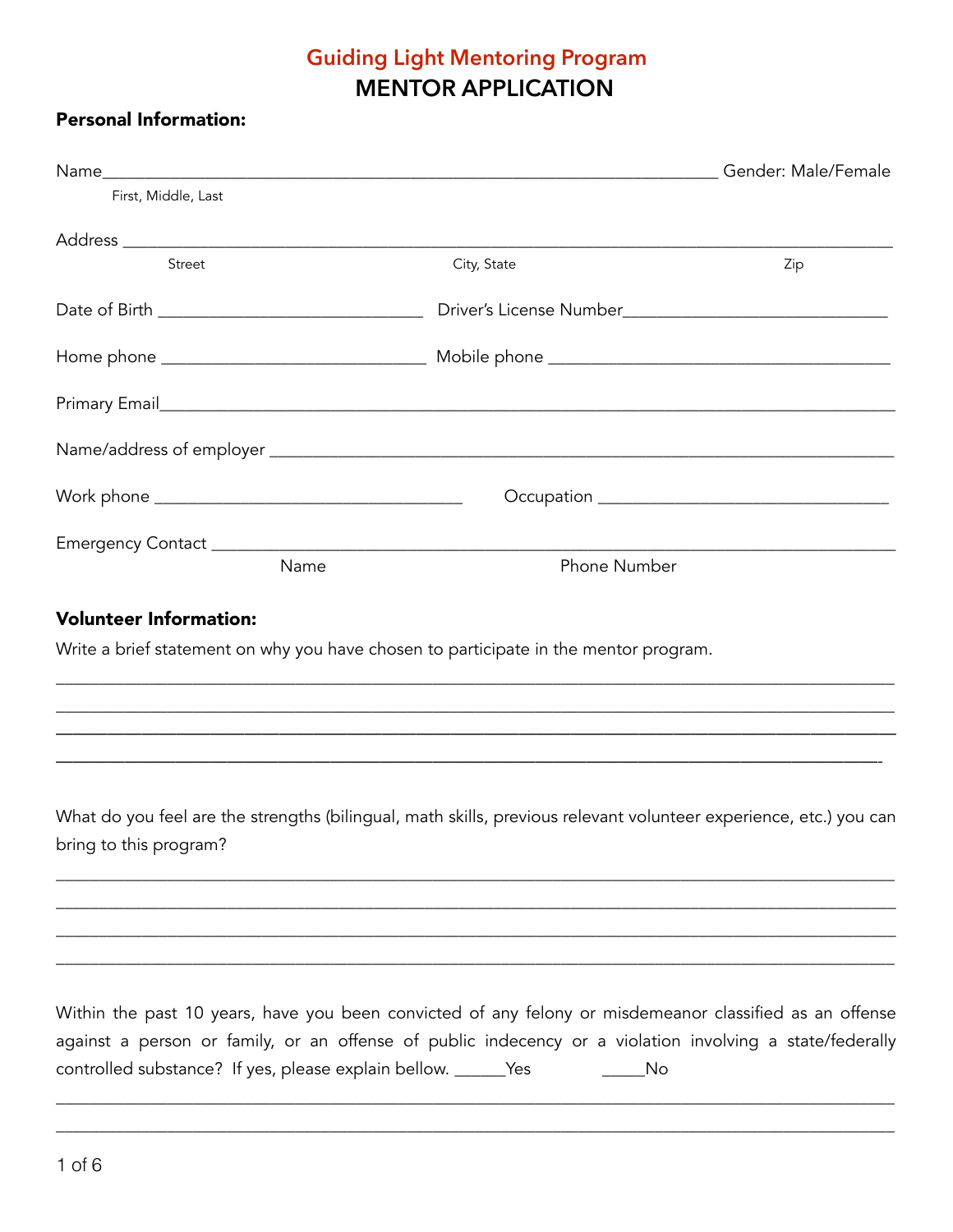Are you under current indictment or has a district/county attorney accepted an official complaint for any misdemeanor or felony? If yes, please explain bellow. \_\_\_\_\_ Yes \_\_\_\_\_\_ No

\_\_\_\_\_\_\_\_\_\_\_\_\_\_\_\_\_\_\_\_\_\_\_\_\_\_\_\_\_\_\_\_\_\_\_\_\_\_\_\_\_\_\_\_\_\_\_\_\_\_\_\_\_\_\_\_\_\_\_\_\_\_\_\_\_\_\_\_\_\_\_\_\_\_\_\_\_\_\_\_\_\_\_\_\_\_\_\_\_\_\_\_\_\_\_\_\_\_

|                                                                                    |  | Educational Background (mark one):                                                                                                  |                              |  |          |                                                                                                        |  |  |
|------------------------------------------------------------------------------------|--|-------------------------------------------------------------------------------------------------------------------------------------|------------------------------|--|----------|--------------------------------------------------------------------------------------------------------|--|--|
| Some high school                                                                   |  |                                                                                                                                     | Graduate/professional school |  |          |                                                                                                        |  |  |
| ____High school graduate                                                           |  | ____Technical school                                                                                                                |                              |  |          |                                                                                                        |  |  |
| _____Some college                                                                  |  | _____College graduate                                                                                                               |                              |  |          |                                                                                                        |  |  |
|                                                                                    |  |                                                                                                                                     |                              |  |          |                                                                                                        |  |  |
|                                                                                    |  | What days of the week are you available to volunteer? (circle all that apply):<br>Monday Tuesday Wednesday Thursday Friday Saturday |                              |  |          | Sunday                                                                                                 |  |  |
|                                                                                    |  |                                                                                                                                     |                              |  |          |                                                                                                        |  |  |
|                                                                                    |  |                                                                                                                                     |                              |  |          |                                                                                                        |  |  |
|                                                                                    |  | What is the best time for you to volunteer? (circle all that apply):                                                                |                              |  |          |                                                                                                        |  |  |
| Mornings                                                                           |  | Afternoons                                                                                                                          | Evenings                     |  | Weekends |                                                                                                        |  |  |
|                                                                                    |  |                                                                                                                                     |                              |  |          |                                                                                                        |  |  |
|                                                                                    |  |                                                                                                                                     |                              |  |          | Do you have a preference on how far you are willing to travel to mentor? (County/City) Please explain. |  |  |
| Under 30 mins More than 30 but less than 1 hr Any distance is fine (within reason) |  |                                                                                                                                     |                              |  |          |                                                                                                        |  |  |
|                                                                                    |  |                                                                                                                                     |                              |  |          |                                                                                                        |  |  |

We do require two personal references for each person applying to become a mentor. This is just another safety net for the people we have that are in need of mentoring. We have provided two of our Volunteer Reference Forms for you to give to the persons of your choosing. (Please include at least one family member). We suggest sending these forms out as soon as possible as it takes time to get them back.

\_\_\_\_\_\_\_\_\_\_\_\_\_\_\_\_\_\_\_\_\_\_\_\_\_\_\_\_\_\_\_\_\_\_\_\_\_\_\_\_\_\_\_\_\_\_\_\_\_\_\_\_\_\_\_\_\_\_\_\_\_\_\_\_\_\_\_\_\_\_\_\_\_\_\_\_\_\_\_\_\_\_\_\_\_\_\_\_\_\_\_\_\_\_\_\_\_\_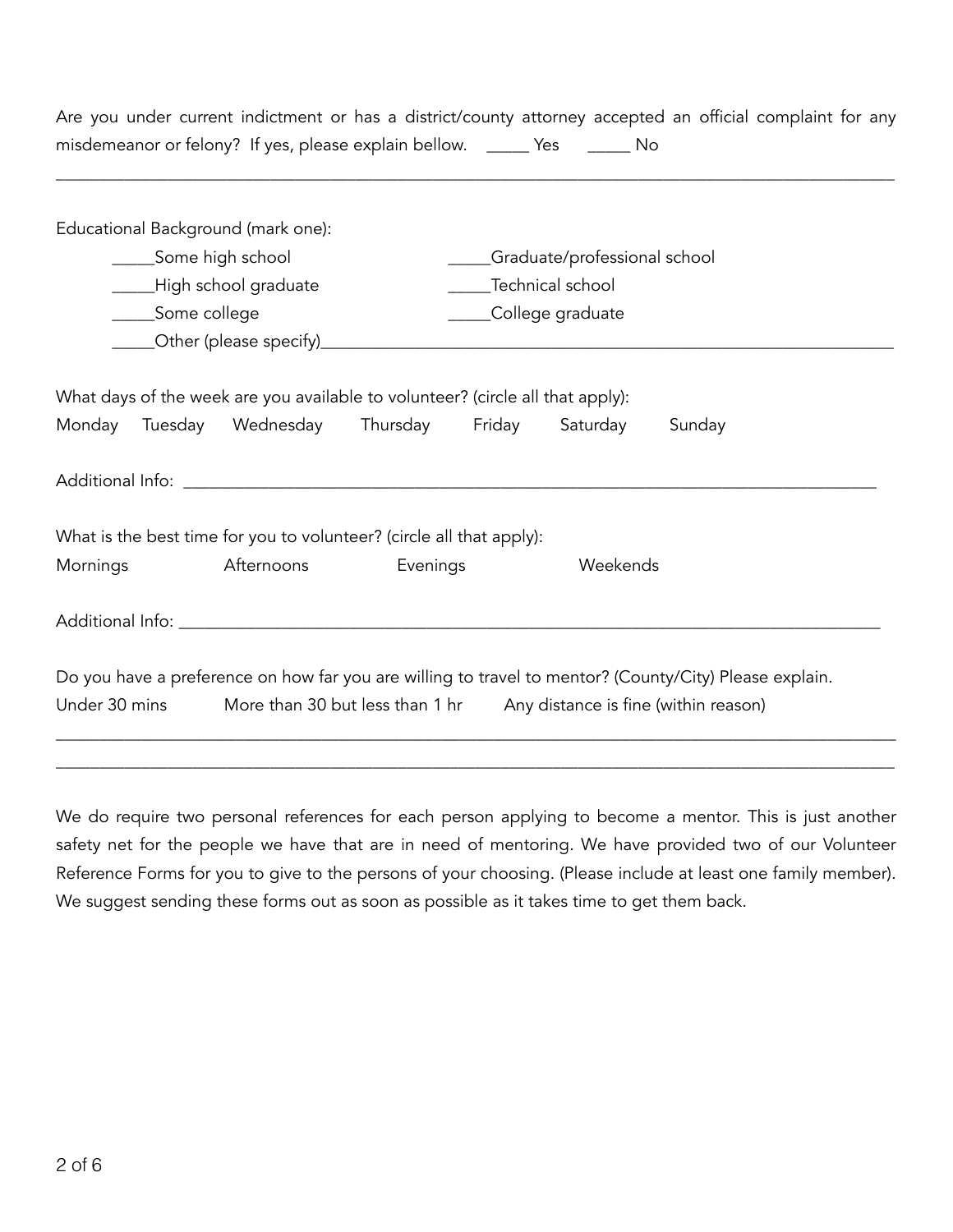If accepted to be a mentor into the Guiding Light Mentoring Program, I agree to and understand the following terms (initial each box)



I understand that the mentor program involves spending a **minimum** of one hour every week for the academic year with my assigned mentee.



I understand that I will be encouraged to participate in any educational training to better my involvement with the mentorship program.



I understand and agree that all information (i.e. name, address and phone number) regarding my mentee will be **kept confidential and not disclosed to anyone at any time**.



 I understand that as a Children's Lantern mentor, I am a mandated reporter and must report all suspected child abuse to the Mentoring Project Coordinator.



I agree to provide copies of my current insurance information and valid driver's license. \*I also agree to **provide** a yearly abstract of my driving record  $IF I will be transforming my$  mentee.



I understand that the Guiding Light Mentoring Program annually performs criminal checks of all volunteers for the position of mentor for which I am applying. This check may be done on me if I sign below. If I fail to sign, it may be grounds for rejecting me as a mentor.



 I certify to the best of my ability that the information provided on this application is true and accurate. I also understand that misinformation knowingly provided here, and on subsequent mentor application forms, is grounds for dismissal.

\_\_\_\_\_\_\_\_\_\_\_\_\_\_\_\_\_\_\_\_\_\_\_\_\_\_\_\_\_\_\_\_\_\_\_\_\_\_\_\_ \_\_\_\_\_\_\_\_\_\_\_\_\_\_\_\_\_\_\_\_\_\_\_\_\_\_\_\_

Signature **Date**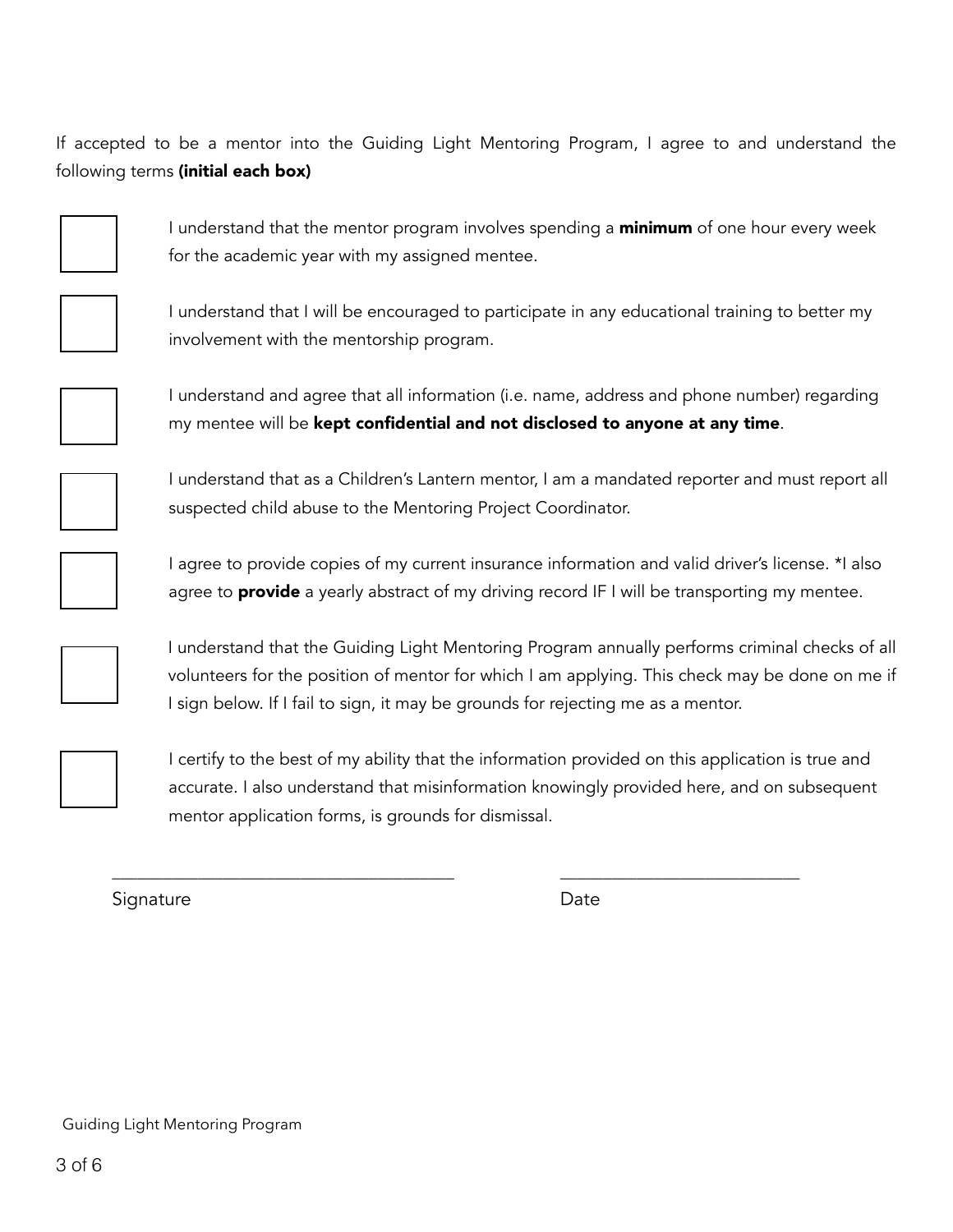# Preferences and extra information. This will aid us in the matching process.

| 1. Indicate your preference: _____ Elementary Age Student _________ Jr. High/Middle School<br>__ High School Student ____ Trafficking Survivor over 18 _____ Trafficking Survivor under 18                                    |
|-------------------------------------------------------------------------------------------------------------------------------------------------------------------------------------------------------------------------------|
|                                                                                                                                                                                                                               |
| 2. Do you prefer working with a ____ Female ____ Male _____ No Preference                                                                                                                                                     |
| 3. Do you prefer working with a student from a specific racial/ethnic group? ____Yes ____No                                                                                                                                   |
|                                                                                                                                                                                                                               |
| 4. Do you speak a foreign language? ________________________ If yes, please specify: ________________________                                                                                                                 |
| 5. Please list any hobbies or interests you may have:<br>1. The manuscript and the manuscript and the manuscript and the manuscript of the manuscript and the state of<br><u> 1980 - Johann Barbara, martxa alemaniar arg</u> |
|                                                                                                                                                                                                                               |
| 7. Please put an X by the activities you enjoy the most:                                                                                                                                                                      |
|                                                                                                                                                                                                                               |
| Writing                                                                                                                                                                                                                       |
| Reading                                                                                                                                                                                                                       |
|                                                                                                                                                                                                                               |
| Photography                                                                                                                                                                                                                   |
| Attending plays                                                                                                                                                                                                               |
| Going to the movies                                                                                                                                                                                                           |
| Arts and crafts                                                                                                                                                                                                               |
| Visiting zoos and parks                                                                                                                                                                                                       |
| Visiting museums                                                                                                                                                                                                              |
| Using computers                                                                                                                                                                                                               |
| Playing games                                                                                                                                                                                                                 |
| Cooking                                                                                                                                                                                                                       |
| Exploring possible careers                                                                                                                                                                                                    |
| Hiking and seeing nature                                                                                                                                                                                                      |
|                                                                                                                                                                                                                               |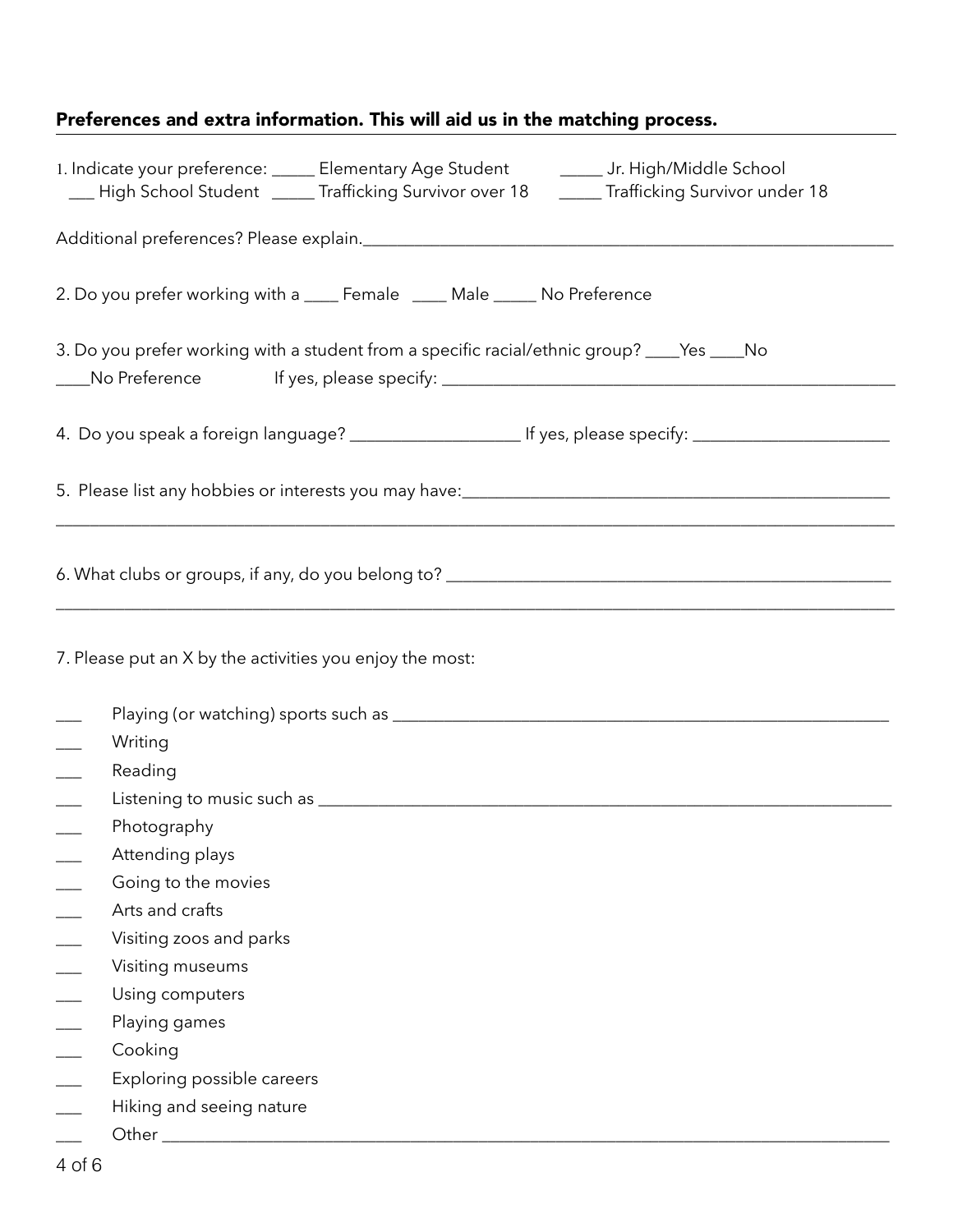13. What activities would you be interested in taking your mentee to? (ie. football/basketball games, special events at the library, putt-putt golf, movies, lunch, etc)

\_\_\_\_\_\_\_\_\_\_\_\_\_\_\_\_\_\_\_\_\_\_\_\_\_\_\_\_\_\_\_\_\_\_\_\_\_\_\_\_\_\_\_\_\_\_\_\_\_\_\_\_\_\_\_\_\_\_\_\_\_\_\_\_\_\_\_\_\_\_\_\_\_\_\_\_\_\_\_\_\_\_\_\_\_\_\_\_\_\_\_\_\_\_\_\_\_\_ \_\_\_\_\_\_\_\_\_\_\_\_\_\_\_\_\_\_\_\_\_\_\_\_\_\_\_\_\_\_\_\_\_\_\_\_\_\_\_\_\_\_\_\_\_\_\_\_\_\_\_\_\_\_\_\_\_\_\_\_\_\_\_\_\_\_\_\_\_\_\_\_\_\_\_\_\_\_\_\_\_\_\_\_\_\_\_\_\_\_\_\_\_\_\_\_\_\_ \_\_\_\_\_\_\_\_\_\_\_\_\_\_\_\_\_\_\_\_\_\_\_\_\_\_\_\_\_\_\_\_\_\_\_\_\_\_\_\_\_\_\_\_\_\_\_\_\_\_\_\_\_\_\_\_\_\_\_\_\_\_\_\_\_\_\_\_\_\_\_\_\_\_\_\_\_\_\_\_\_\_\_\_\_\_\_\_\_\_\_\_\_\_\_\_\_\_

\_\_\_\_\_\_\_\_\_\_\_\_\_\_\_\_\_\_\_\_\_\_\_\_\_\_\_\_\_\_\_\_\_\_\_\_\_\_\_\_\_\_\_\_\_\_\_\_\_\_\_\_\_\_\_\_\_\_\_\_\_\_\_\_\_\_\_\_\_\_\_\_\_\_\_\_\_\_\_\_\_\_\_\_\_\_\_\_\_\_\_\_\_\_\_\_\_\_ \_\_\_\_\_\_\_\_\_\_\_\_\_\_\_\_\_\_\_\_\_\_\_\_\_\_\_\_\_\_\_\_\_\_\_\_\_\_\_\_\_\_\_\_\_\_\_\_\_\_\_\_\_\_\_\_\_\_\_\_\_\_\_\_\_\_\_\_\_\_\_\_\_\_\_\_\_\_\_\_\_\_\_\_\_\_\_\_\_\_\_\_\_\_\_\_\_\_

14. Do you have any religious preferences you would like for us to take into consideration?

15. What's your favorite color? (Cause we all need to have an even number of questions AND a little FUN too!) \_\_\_\_\_\_\_\_\_\_\_\_\_\_\_\_\_\_\_\_\_\_\_\_\_\_\_\_\_\_\_\_\_\_\_\_\_\_\_\_\_\_\_\_\_\_\_\_\_\_\_\_\_\_\_\_\_\_\_\_\_\_\_\_\_\_\_\_\_\_\_\_\_\_\_\_\_\_\_\_\_\_\_\_\_\_\_\_\_\_\_\_\_

\_\_\_\_\_\_\_\_\_\_\_\_\_\_\_\_\_\_\_\_\_\_\_\_\_\_\_\_\_\_\_\_\_\_\_\_\_\_\_\_\_\_\_\_\_\_\_\_\_\_\_\_\_\_\_\_\_\_\_\_\_\_\_\_\_\_\_\_\_\_\_\_\_\_\_\_\_\_\_\_\_\_\_\_\_\_\_\_\_\_\_\_\_\_\_\_\_\_ \_\_\_\_\_\_\_\_\_\_\_\_\_\_\_\_\_\_\_\_\_\_\_\_\_\_\_\_\_\_\_\_\_\_\_\_\_\_\_\_\_\_\_\_\_\_\_\_\_\_\_\_\_\_\_\_\_\_\_\_\_\_\_\_\_\_\_\_\_\_\_\_\_\_\_\_\_\_\_\_\_\_\_\_\_\_\_\_\_\_\_\_\_\_\_\_\_\_

Please return or mail this application and all items listed above to

# **Guiding Light Mentoring Program**

A Children's Lantern project

320 Jackson Ave. Defiance, OH 43512 419.913.2473

Guiding Light Mentoring Program